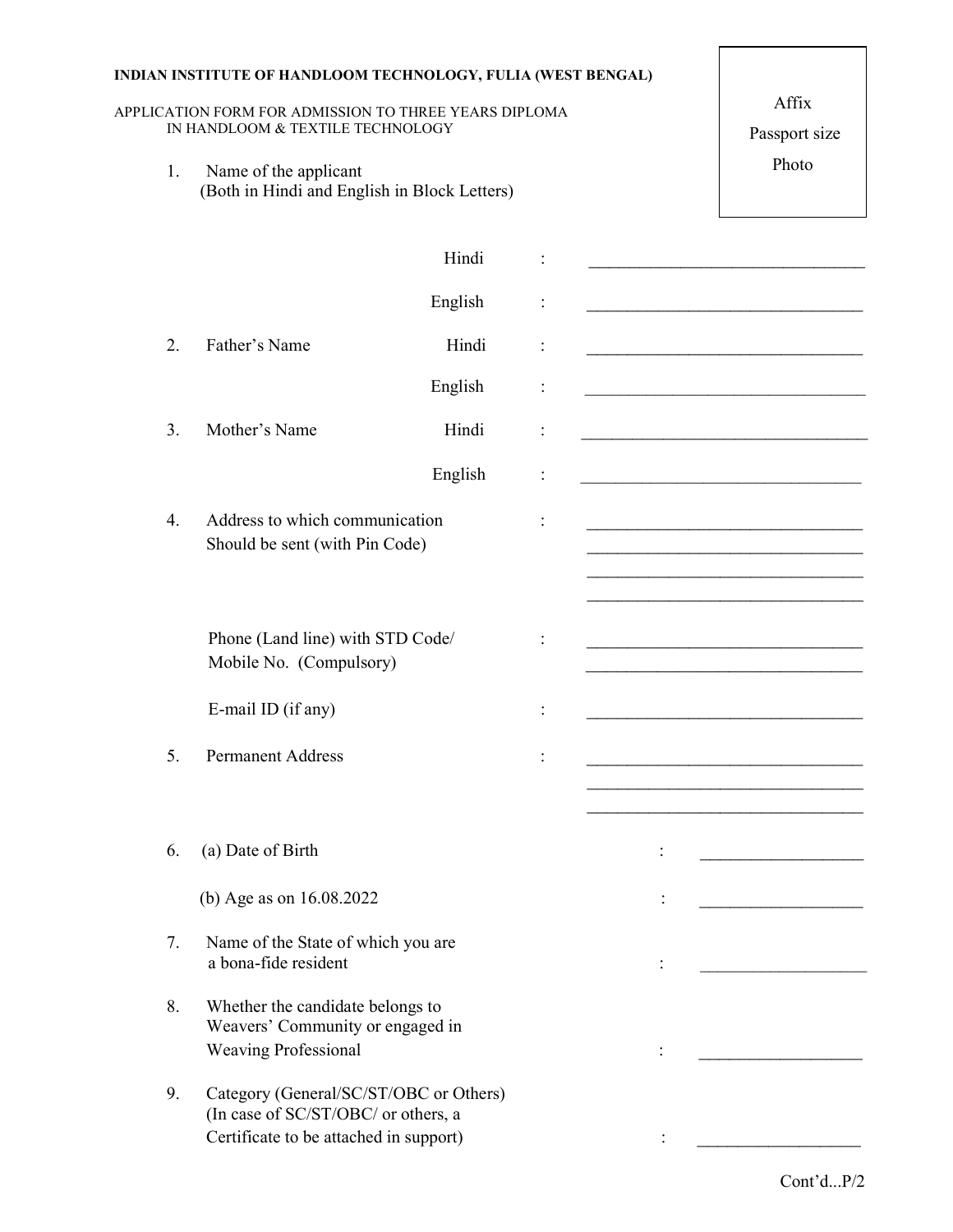10. Name of the School or College last attended : \_\_\_\_\_\_\_\_\_\_\_\_\_\_\_\_\_\_\_\_\_\_\_\_\_\_\_\_\_\_ 11. Year & Month of passing SSC/Equivalent

Examination :

## 12. Marks obtained at SSC/Equivalent Examination :

| Sr.No. | <b>S.S.C. Examination</b>       | <b>Marks</b><br><b>Obtained</b> | Out of | Percentage<br>of Marks | <b>Remarks</b> |
|--------|---------------------------------|---------------------------------|--------|------------------------|----------------|
| 1.     | Aggregate                       |                                 |        |                        |                |
| 2.     | Science<br>(Physics, Chemistry) |                                 |        |                        |                |
| 3.     | Mathematics                     |                                 |        |                        |                |

|     | Whether the applicant passed the          |        |  |
|-----|-------------------------------------------|--------|--|
|     | Qualifying Examination in single sitting? | Yes/No |  |
|     |                                           |        |  |
| 14. | Nearest Railway Station                   |        |  |
| 15. | Extra Curricular Activities               |        |  |

## List of enclosures (as applicable)

(All copies of certificates should be attached)

- 1. SSC (or equivalent Examination) marks lists
- 2. Transfer Certificate
- 3. Caste/Community Certificate
- 4. Weavers' Community Certificate

We declare that the particulars furnished above are true and correct to the best of our knowledge and belief.

Place: \_\_\_\_\_\_\_\_\_\_\_\_\_\_\_\_\_\_\_\_\_\_\_\_ Signature of Father (or Signature of applicant

Date: Guardian)

Name: Name: Name: